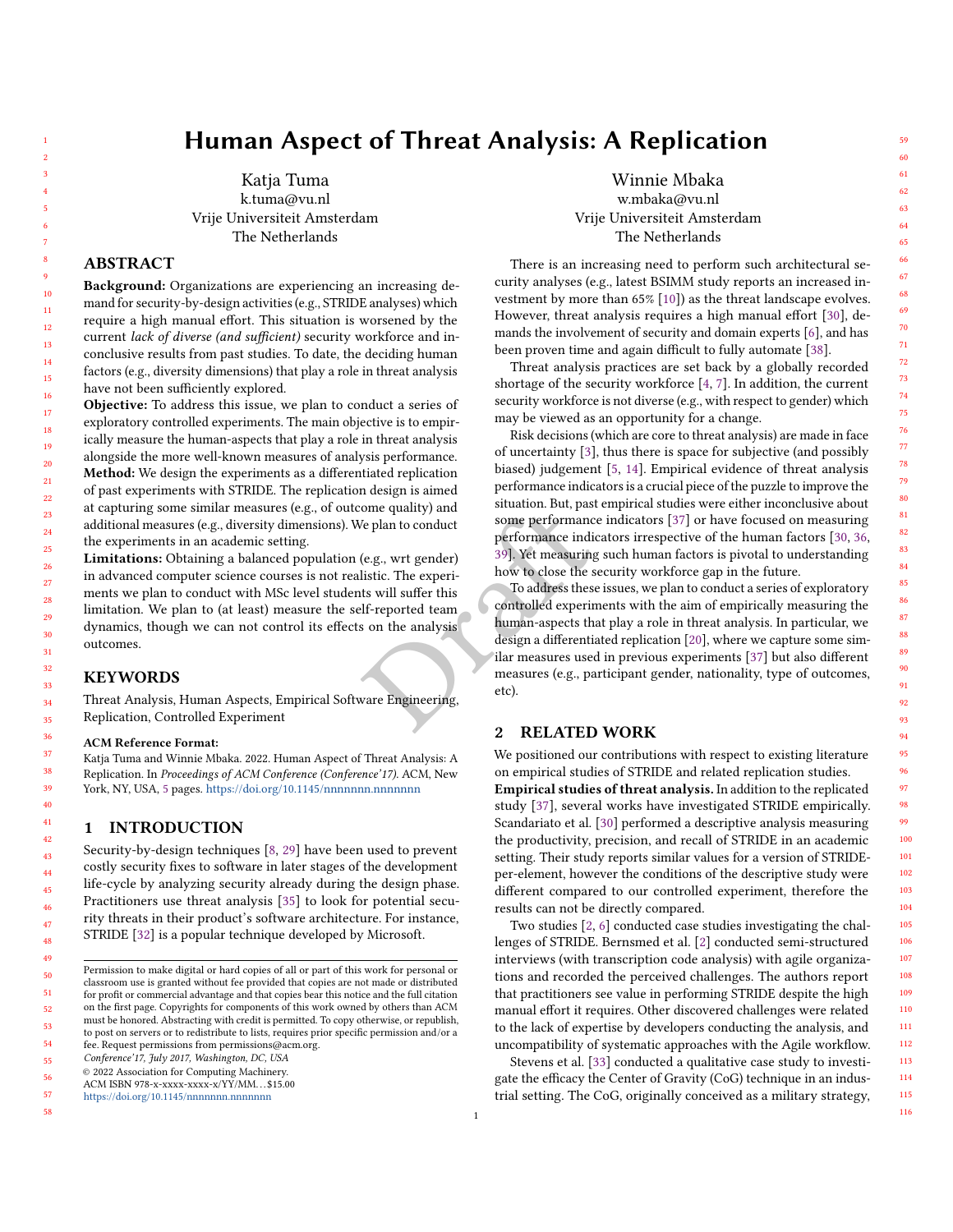is a risk-first threat analysis technique but has not been extensively used to analyze software security. The authors designed surveys

118 119 120 and classroom sessions and involved 25 practitioners in the study. Similar to other studies conducted with experts, they report a very

121 high accuracy of the participant results.

122 123 124 125 126 127 Replications. We frame our plan as a series of experimental replications. Generally, software engineering replication studies apply similar experimental procedures as the original study, on a different participation pool. This process is aimed at generating new data [\[28\]](#page-4-20) (as opposed to re-analyzing the same data in reproduction studies). We briefly mention some related replication studies.

128 129 130 131 132 133 134 Labunets et al [\[19\]](#page-4-21) conducted a controlled experiment that was replicated in [\[18\]](#page-4-22) using student participants to compare two risk assessment methods, a visual and a textual method. The first study found that the visual method was more effective for identifying threats than the textual one. In contrast, the replicated experiment showed that the two techniques were (statistically) equivalent in terms of the quality of identified threats and security controls.

Several studies have empirically compared [\[16,](#page-4-23) [17,](#page-4-24) [22\]](#page-4-25) and conducted replications [\[15,](#page-4-26) [23,](#page-4-27) [25\]](#page-4-28) requirement engineering techniques (e.g., requirements elicitation). For brevity, we direct the interested reader a comprehensive review by Ambreen et al. [\[1\]](#page-4-29).

## 3 RESEARCH QUESTIONS

Due to the academic setting we limit this study on observing gender, background, and nationality diversity dimensions (and exclude seniority). The main goal of this study is to measure the existence (or absence) of diversity effects on the actual and perceived analysis outcomes. Accordingly, we developed two research questions and hypotheses about each measure.

RQ1. What is the effect of gender, background, and nationality on the actual threat analysis outcomes?

To investigate RQ1, we pose hypotheses about the equivalence of the sample means for the analysis outcomes.

 $H1_1: Comp. Sci_F = Comp. Sci_M$ 

Regarding gender, we expect that the outcomes reported by women are equivalent to the outcomes reported by men. Studies of risk perception suggest that women perceive certain risks differently compared to men. Though we do not foresee strong differences, we might find some effects when it comes to risk priority.

 $H1_2$ :  $Comp.Sci_1 = Comp.Sci_2$ 

Regarding education, we expect that the students of various specialization tracks report equivalent outcomes for the same system under analysis.

163  $H1_3: Comp. Sci<sub>Na</sub> = Comp. Sci<sub>Nb</sub>$ 

164 165 We expect that the students of various race and nationality report statistically equivalent outcomes.

RQ2. What is the effect of gender, background, and nationality on the **perceived** threat analysis outcomes?

To investigate RQ2, we pose hypotheses about the equivalence of the sample means for the perceived analysis outcomes.  $H2_1$ :  $Perc(Comp.Sci_F) < Perc(Comp.Sci_M)$ 

172 173 174 Due to low confidence levels of female computer science students, we expect that the perceived quality of outcomes reported by

175 176

women is lesser compared to the perceived quality of outcomes reported by men (regardless of the actual outcomes by both groups).

$$
H2_2: Perc(Comp. Sci_1) = Perc(Comp. Sci_2)
$$

Regarding education, we expect that overall the students of various specialization tracks do not differ in their perceived quality of the outcomes they produced. We may find higher confidence levels of perceived quality for students that are following a security specialization track.

 $H2_3$ :  $Perc(Comp.Sci_{Na}) = Perc(Comp.Sci_{Nb})$ 

We expect that the students of various nationality do not differ in their perceived quality of the outcomes they produced.

#### 4 REPLICATION PROTOCOL

#### 4.1 Variables

2

Table [1](#page-3-0) shows the variables of the study.

4.1.1 Independent. Gender is an individual's own gender identity, which is typically, man and woman, but can also be non-binary. Rodriguez et al. [\[24\]](#page-4-30) found evidence of bias against women in some software engineering communities, and sometimes negative perceptions about women working in teams. Thus, this is an interesting dimension to further investigate in the context of security.

France in the equivalence and the equivalence of the equivalence of the equivalence of the equivalence of the equivalence of the equivalence of the equivalence of the equivalence of the equivalence of the equivalence of th Education is an individuals' achieved level and topic of specialization (e.g., computer security vs AI) of academic studies. Risk-based decisions have to be made in organizations by the managerial layers, who typically have a good understanding of the product, but do not necessarily posses the technical skills of security experts or engineers. Therefore, it is interesting to investigate this dimension and include participants from a different domain (e.g., with background in communication sciences). Education turned out to be a non-significant variable in the study of the impact of commercial Antivirus on people's awareness of security incidents [\[13\]](#page-4-31). However, it is not clear whether this dimension has an impact in performing a RA task.

> Nationality is the country of origin, which is often coupled with the culture and language that categorizes social groups. Race is a social construct linked with individual's physical characteristics such as skin color and is used to categorize populations. Determining the effect of nationality bias in security practices is to date an open question. Thomas et al. [\[34\]](#page-4-32) conducted semi-structured interviews with 14 Black women in computing and report that Black women experienced isolation (though it is not clear whether due to gender or race or nationality). But, few studies have focused on nationality diversity in the software engineering discipline [\[24\]](#page-4-30).

> 4.1.2 Dependent. Since the quality of analysis lacks a formalised definition (e.g., often natural language is used to describe attack scenarios and informal notations are used for modeling [\[35\]](#page-4-3)), we will use measures that can be easily reproduced. Namely, we can observe how diversity dimensions effect the type of analysis outcomes. Table [1](#page-3-0) (dependant variables) shows various outcomes types that we observe.

> Threats. We use the STRIDE threat categories to distinguish different type of threats. Analyses conducted by experts tend to be more balanced in terms of their analysis of different threat categories, while novices tend to report more tampering, denial of service and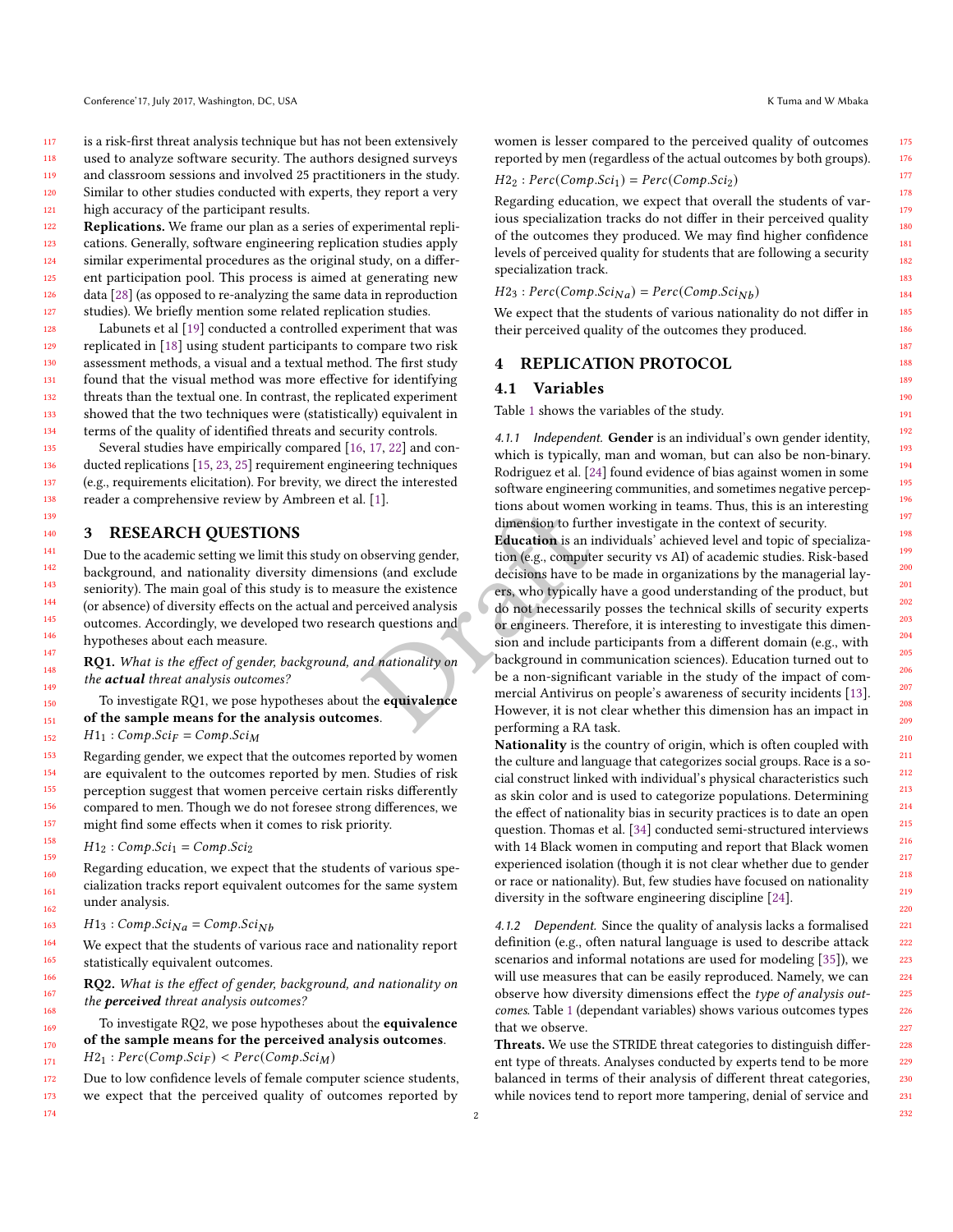233 234 235 information disclosure threats [\[36,](#page-4-15) [37\]](#page-4-14). We are interested to observe whether category distribution patterns emerge for other diversity dimensions.

236 237 238 239 240 241 242 243 244 245 246 247 Assumptions. Assumptions are statements about the domain that may or may not be true. Assumptions are often implicit and dynamic in nature (i.e., they can be invalidated and modified as the project evolves). Van Landuyt and Joosen [\[39\]](#page-4-16) find that the majority of assumptions (created by students during STRIDE) were used to either justify an existence of threats or are used to eliminate threats. In [\[39\]](#page-4-16) a substantial subset (78%) of the assumptions was in direct reference to security-related concepts (i.e., security assumptions), however also domain assumptions (statements about component functionalities) were made. Thus, we are interested to investigate the effect of diversity dimensions on the type of assumptions. Attack surface. Security analysts often rely on defining the attack

248 249 250 251 surface and the required attacker profile to exploit it to determine the feasibility of an attack scenario. Determining feasibility is subjective, domain-specific and not always obvious, therefore we include it in the dependent variables.

252 253 254 255 256 257 Risk priority. Since the number of identified threats explodes in realistic projects, practitioners must choose which threats are most urgent to mitigate. Thus they prioritize them based on estimations of risk. We refer to risk as a product of threat probability and impact. How individuals assess risk priorities may be related to their risk perception which is already well understood [\[11\]](#page-4-33).

Alternative the files using the same state of the outcome<br>
and the format of the outcome<br>
the files using the same state of the outcome<br>
the files using the same state of the outcome<br>
tective/reactive<br>
and the counter and 258 259 260 261 262 263 264 265 266 267 268 269 Mitigations. Mitigations of a security risk can be preventative (e.g., implementation of two-factor authentication), detective/reactive (e.g., using intrusion detection and access revocation techniques) and corrective (such as maintaining audit trails or restoring from a secure state). Multiple strategies can be adopted to counter a security threat, and the final choice may depend on domain-related factors, as the cost of implementing the mitigation has to be reasonable. A category of experts (e.g., man vs woman) may underestimate the ease with which a mitigation is actually implemented, as observed in [\[40\]](#page-4-34). Thus, we are interested to observe how diversity dimensions effect the type of mitigations that are identified during the analysis.

## <span id="page-2-0"></span>4.2 Material

270 271 272

290

273 274 275 276 277 278 279 280 Training. In the first part of the training the participants will be introduced to some key security topics (such as CIAA triad, security threats, attack surface and vulnerabilities, security controls and risk mitigations). The second part of the training will prepare the students to actually perform a threat analysis using one of the technique variants. The third part of the training will introduce the participants to the case study which will be the object of their analysis.

281 282 283 284 285 286 287 288 289 Case study documentation. We will use the same case study as in the original study. The home monitoring system (HomeSys) is an automated surveillance system designed for residential places. Its main objective is to enable the home-owner to remotely monitor their property. A detailed documentation of the case (requirements, architectural design, etc) will be made available to the participants. Ground truth analysis. We will use one 'golden standard' data flow diagram and its' corresponding ground truth STRIDE analysis of the HomeSys case study from [\[37\]](#page-4-14). Since we do not aim to

measure the quality of the diagrams created, and the DFD building is less time consuming compared to threat identification, we will provide a model to the participants. This will significantly simply the comparison of the identified security threats. Similarly, we will provide the ground truth analysis to the participants that will be prioritizing threats and identifying security mitigations.

## 4.3 Task

The participants will be asked to individually fill-in a survey. The survey consists of three parts. First, a few questions about the students gender, background, nationality. Half of the participants will be asked to perform a STRIDE analysis (i.e., identify security threats). In contrast to previous studies, our participants will be given the same graphical model of HomeSys to analyze and they will analyze it using the same STRIDE technique. The other half of the participants will be asked to prioritize a list of security threats and identify security mitigations to high-priority threats. In contrast to previous studies, our participants will be given the graphical model and the list of security threats. To guide the threat identification the participants will use the documentation of STRIDE. Similar to the past studies, we will hand out a threat template csv to standardize the format of the outcomes reported. The participants will submit the files using the same survey. Finally, they will be asked a few questions regarding their perception of the task. Time taken to complete the task was captured using an online survey tool.

## 4.4 Participants

Our population is computer science students, with some differences in the elective courses and program choices (e.g., we plan to include students from various master programs, such as IA, computer Security, and Software Engineering). All participants are students enrolled in a course taught by the experimenters. At the beginning of the course we plan to hand out an entry survey to measure participants' background and areas of expertise relevant to the study. We expect most to be new to secure design techniques (e.g STRIDE, threat modeling, Data Flow Diagrams, misuse cases, attack trees etc). In addition, we expect the participants are unfamiliar with architectural modeling techniques (e.g sequence, component and deployment diagrams).

#### 4.5 Execution plan

Work division. The participants will be randomly divided into two groups (A and B). Group A will be tasked with analysing a provided data flow diagram of the HomeSys case study using STRIDE. Group B will be tasked with prioritizing a provided list of security threats and identifying security mitigations for high-priority threats. These are not treatment groups. Rather, the groups are formed only to divide the work to avoid overloading the participants performing an overly complex task individually.

Training. The participants will undergo an obligatory training lectures (about 3 hours) covering the topics mentioned above. Hand-outs. After the training, participants will be given digital copies of all the support material (inc. lecture slides, case documentation, technique documentation, etc).

Physical labs. The experiment will be conducted during a four hour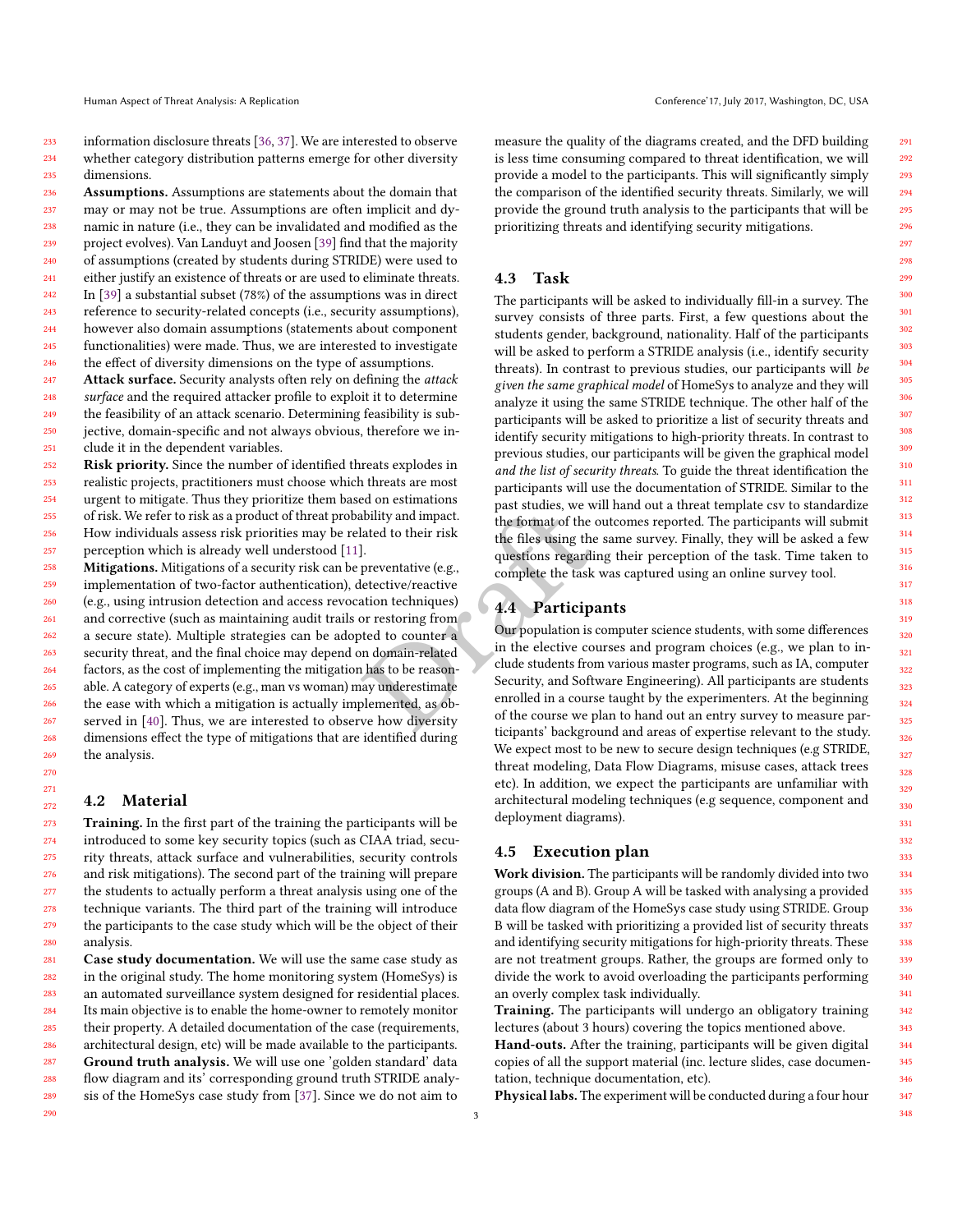<span id="page-3-0"></span>

| Name                                                    | Description                                                                                                                                                                        | Scale   | Operationalization                                  |
|---------------------------------------------------------|------------------------------------------------------------------------------------------------------------------------------------------------------------------------------------|---------|-----------------------------------------------------|
| Independent variables (design)                          |                                                                                                                                                                                    |         |                                                     |
| Gender                                                  | obtained from the gender of participants                                                                                                                                           |         | nominal multiple choice                             |
| Background                                              | the program specialization and extra curriculum activi-<br>ties                                                                                                                    |         | nominal multiple choice                             |
| Nationality                                             | obtained from the nationality of participants                                                                                                                                      |         | nominal multiple choice                             |
| Dependent variables                                     |                                                                                                                                                                                    |         |                                                     |
| **Different measures compared to existing literature**  |                                                                                                                                                                                    |         |                                                     |
| Type of identified threats                              | distribution of categories of threats (spoofing, tampering,<br>information disclosure, denial of service, elevation of<br>privilege) that have been identified by the participants |         | nominal see Section 4.2                             |
| Type of assumptions                                     | distribution type of assumptions (domain, security) that<br>have been reported by the participants                                                                                 |         | nominal see Section 4.2                             |
| Type of attacks surface                                 | distribution attack surfaces (physical, close-proximity, nominal see Section 4.2<br>remote) of the identified threats                                                              |         |                                                     |
| Risk priorities                                         | distribution of risk priorities (high, medium, low) as- nominal see Section 4.2<br>signed to identified threats                                                                    |         |                                                     |
| Type of mitigations                                     | distribution of type of identified mitigations (preventa- nominal see Section 4.2<br>tive, detective/reactive, corrective)                                                         |         |                                                     |
| Treated/Measured variables                              |                                                                                                                                                                                    |         |                                                     |
| Time spent on task                                      | time (in hours) each team took to complete the task using<br>the prescribed technique                                                                                              | ordinal | automatically<br>measured by the<br>submission tool |
| Perceived precision (PP)                                | self-reported ratio between the number of correctly iden- ordinal<br>tified threats and all threats identified                                                                     |         | 5-point Likert scale                                |
| Perceived recall (PR)                                   | self-reported ratio between the number of correctly iden-<br>tified threats and all existing threats identified                                                                    | ordinal | 5-point Likert scale                                |
| Perceived usefulness (PU)                               | self-reported usefulness of the prescribed technique                                                                                                                               | ordinal | 5-point Likert scale                                |
| Experience with security and modeling                   | self-reported experience in number of years or previ-<br>ously completed courses                                                                                                   | ordinal | 5-point Likert scale                                |
| Experience with STRIDE                                  | self-reported experience in number of years or previ- ordinal<br>ously completed courses                                                                                           |         | 5-point Likert scale                                |
| Experience with domain of application                   | self-reported experience in number of years or previ- ordinal 5-point Likert scale<br>ously completed courses                                                                      |         |                                                     |
| ** Different measures compared to existing literature** |                                                                                                                                                                                    |         |                                                     |
| Perceived cognitive load                                | the reported cognitive load (complexity) of the task using<br>the prescribed technique                                                                                             | ordinal | 5-point Likert scale                                |
| Perceived team dynamics                                 | the reported quality level of group work                                                                                                                                           | ordinal | 5-point Likert scale                                |

Table 1: Variables of the differentiated replication experiments

physical lab. The teams will be separated into different classrooms depending on their treatment group (to avoid spillover effects). Each classroom will be supervised by either a teaching assistant or the experimenters. Only questions about the experiment protocol will be answered.

Reports. The data will be collected through an online survey tool.

## 4.6 Analysis plan

Data cleaning. We will perform a preliminary check of the collected data. This will include removing submissions for which we did not get explicit consent by the participant. Second, we will remove clearly insincere submission attempts (if any).

TOST analysis of equivalence. We will use both difference and equivalence statistical tests. As some of our data are ordinal and comes from independent samples, we will perform Mann-Whitney test. For the equivalence test we will use TOST, which was initially proposed by [\[31\]](#page-4-35) and is widely used in pharmacological and food sciences to answer the question whether two treatments are equivalent within a particular range  $\delta$  [\[9,](#page-4-36) [21\]](#page-4-37). Wherever possible (e.g., for Likert-scale questions) we will define the delta empirically. For instance by pooled variance  $\sigma_p$  across several samples reported in the literature on security risk analysis (e.g., in a four year interval) on variables ranging over a 5-item Likert scale for demographic statistics as to account for natural variability of the data.

463 464